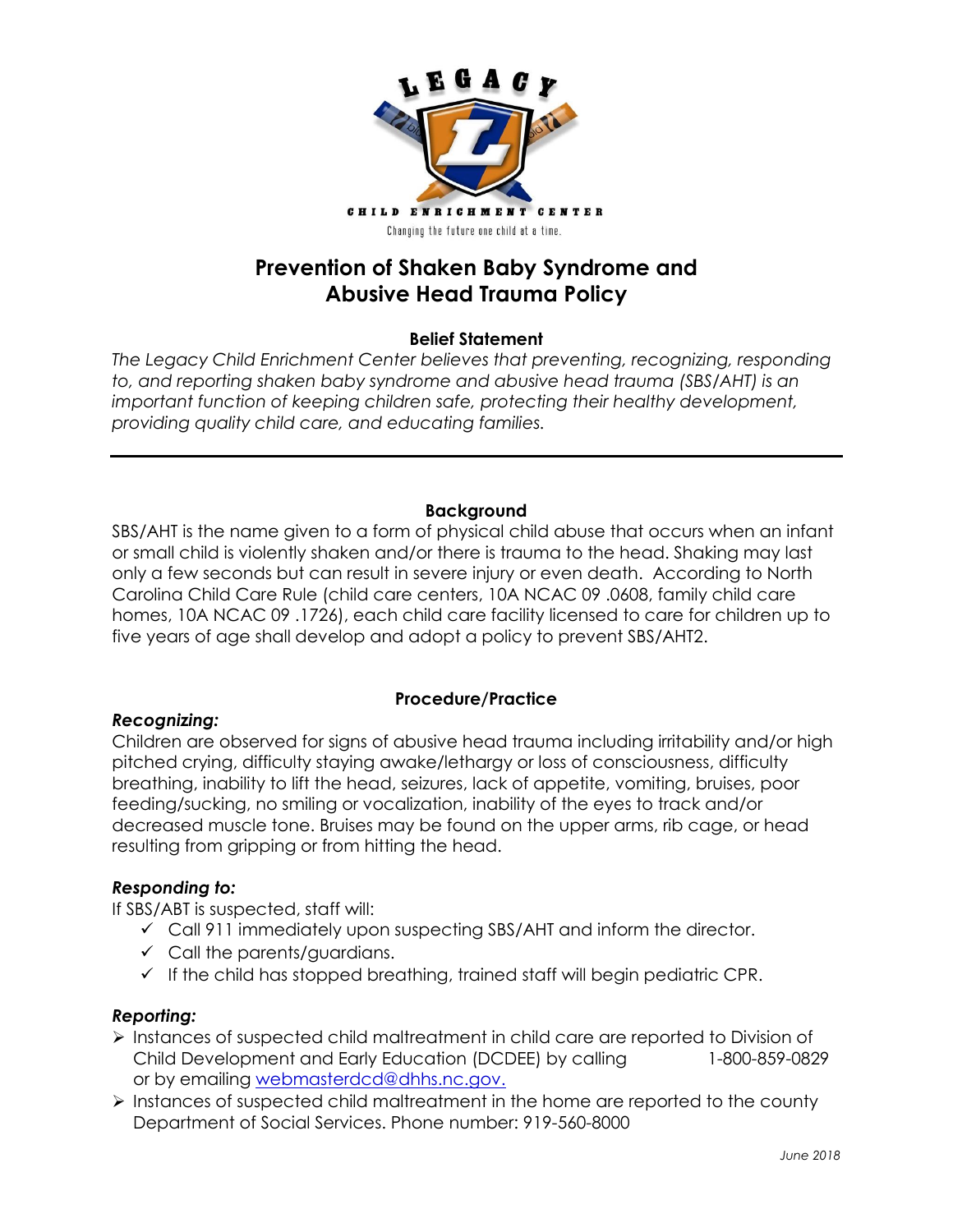## **Prevention strategies to assist staff\* in coping with a crying, fussing, or distraught child**

Staff must first determine if the child has any physical needs such as being hungry, tired, sick, or in need of a diaper change. If no physical need is identified, staff will attempt one or more of the following strategies:

- $\checkmark$  Rock the child, hold the child close, or walk with the child.
- $\checkmark$  Stand up, hold the child close, and repeatedly bend knees.
- $\checkmark$  Sing or talk to the child in a soothing voice.
- Gently rub or stroke the child's back, chest, or tummy.
- $\checkmark$  Offer a pacifier or try to distract the child with a rattle or toy.
- $\checkmark$  Take the child for a ride in a stroller.
- $\checkmark$  Turn on music or white noise.

In addition, the Legacy CEC will:

- Allow for staff who feel they may lose control to have a short, but relatively immediate break away from the children.
- Provide support when parents/guardians are trying to calm a crying child and encourage parents to take a calming break if needed.

## **Prohibited Behaviors**

Behaviors that are prohibited include (but not limited to):

- $\triangleright$  Shaking or jerking a child
- $\triangleright$  Tossing a child into the air or into a crib, chair or car seat
- $\triangleright$  Pushing a child into walls, doors or furniture

## **Strategies to assist staff members understand how to care for infants**

Staff reviews and discusses:

- $\triangleright$  The five goals and developmental indicators in the 2013 North Carolina Foundations for Early Learning and Development, www.ncchildcare.nc.gov/PDF forms/NC\_Foundations.pdf
- $\triangleright$  How to Care for Infants and Toddlers in Groups, the National Center for Infants, Toddlers and Families, [www.zerotothree.org/resources/77-how-to-care-for-infants](http://www.zerotothree.org/resources/77-how-to-care-for-infants-and-toddlers-in-groups)[and-toddlers-in-groups](http://www.zerotothree.org/resources/77-how-to-care-for-infants-and-toddlers-in-groups)
- Including Relationship-Based Care Practices in Infant-Toddler Care: Implications for Practice and Policy, the Network of Infant/Toddler Researchers, pages 7-9, www.acf.hhs.gov/sites/default/files/opre/nitr\_inquire\_may\_2016\_070616\_b508compli ant.pdf

## **Strategies to ensure staff members understand the brain development of children up to five years of age**

All staff will take online training on SBS/AHT within first two weeks of employment. Training includes recognizing, responding to, and reporting child abuse, neglect, or maltreatment as well as the brain development of children up to five years of age. Staff will review and discuss:

- $\checkmark$  Brain Development from Birth video, the National Center for Infants, Toddlers and Families, www.zerotothree.org/resources/156-brain-wonders-nurturing-healthybrain-development-from-birth
- $\checkmark$  The Science of Early Childhood Development, Center on the Developing Child, www.developingchild.harvard.edu/resources/inbrief-science-of-ecd/